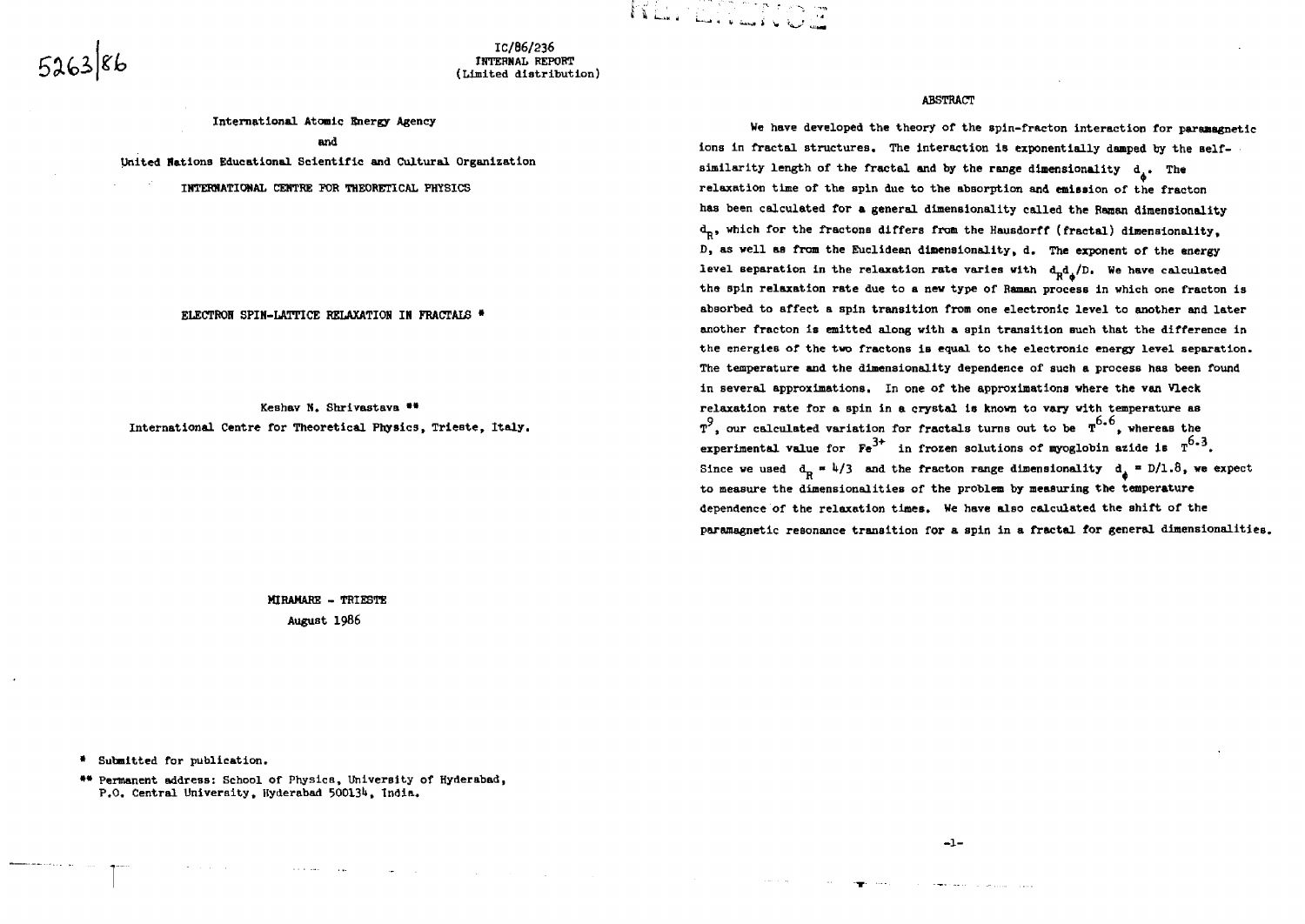#### **1. Introduction**

**V^rup and Knudsenfl] have found, that the width of the Kossbauer line can be explained from the theory of spin-lattice relaxation. A** long time ago, van Vleck<sup>[2]</sup>developed the theory of spin-lattice **relaxation for paramagnetic ions in insulating crystals. According to this theory, the relaxation rate varies with temperature as**  $1/T$ ,  $\approx$  T for the one-phonon process and T<sup>7</sup> for the two-phonon Baman **q process for non-Kramers ions and T for Kramers ionB. An exponential dependence is also found[3] • We have found important modifications of van V lock'a results £l] . Instead of taking the difference of the frequencies of the two phonons as equal to the electronic energy level** separation, we can take the sum  $\{4, 5\}$  in which case at low temperatures, the sum process varies as  $1/T$ <sub>1</sub> $\alpha$ <sub>2</sub> erp( $-\Delta/T$ ) and at high temperatures it  $g$ ives  $1/T$ <sub>1</sub> $\alpha$ <sup>2</sup> and for intermediate temperatures only a numerical **solution** $6$  is possible which peaks at a temperature of  $\Delta/7$  where  $\Delta$ **is the electronic energy level separation. In some cases, more than one type of magnetic aton is present in the lattice so that cross relaxation occurs ^7] and the temperature dependence is altered** from the van Vleck's value  $\{8\}$  whereas in other cases a multiphonon **process may be operative [9] . In the case of semiconducting** lattices the problem is altogether different [10] as we erpect to find **the phonon-induced Auger process or the radiative process £ll]** *.*

**These days there is considerable interest in the study of naturally grown materials, such as proteins, sponges, resins and glues which nay be represented by fractals[l?] . These materials grow in a**  $B$ **Belfsimilar manner until a critical length is reached. One of the** 

recent examples  $\{13, 14\}$  is that of growth of oil into glycerine in **etched-glass networks where fingers fl^form a chaotic structure** with a fractal dimension,  $D = 1.72$ . It is found  $\{16\}$ that the Hausdorff<sup>[17]</sup>dimensionality D is less than the Euclidean dimensionality **d (D«5/3 for d»2) . On a self-similar fraotal structure the number of points** inside a circle of radius r which is a measure of mass and the **radius itself is a power law with noninteger exponent, i.e.,**  $H(r) \propto r^D$ **so that D may be evaluated from N(r). In the oase of a dielectric** breakdown Niemeyer et al<sup>[18]</sup> have found D<sub>\*1</sub>.7 for d=2.

Recently, Stapleton et al<sup>[19]</sup>have studied the relaxation time **of Pe in three haemoproteins, myoglobin slide, ferricytochrone C and cytoohrome P-450 froa paeudoaonas putida. In all the cases, the results may be explained from a dimensionality lees than three. The suggestion of Stapleton et al is that an effective dimensionality of D-1.65 + O.04 ehould be used to obtain agreement between van Vleck processed and the experimental data. This effective value corresponds to the fraotal (Hausdorff) dimensionality of B-5/3 for d»2 for self-avoiding random walk. Shrivastava £20)perforaed the calculation of one-fracton and two-fraoton scattering processes from the paramagnetic ions in fractals for tbe first time from a hamiltonian approach which give rise to the correct spin-fracton relaxation tines. In a recent publicatian[2l} we have calculated tbe reooil-free fraction of the** nuclear Y-radiation from a fractal. In this paper, we develop the **theory of spin relaxation of paramagnetia ions in fractal systems for general dimensionalities whioh are not neoessaxily Euclidean. Me also calculate the shift of the frequency of the paramagnetio resonance as a result of the opin-fraoton interaction. Ve define a good quantum-meohanic&l interaction of spin with, fractans which are** the vibrational excitations in a fractal or the fractal analogues of **phonons in crystals and calculate the spin relaxation time for one**

**-t**

**The Country of the State Association** 

**CONTROL BOOT AND A REPORT OF THE R**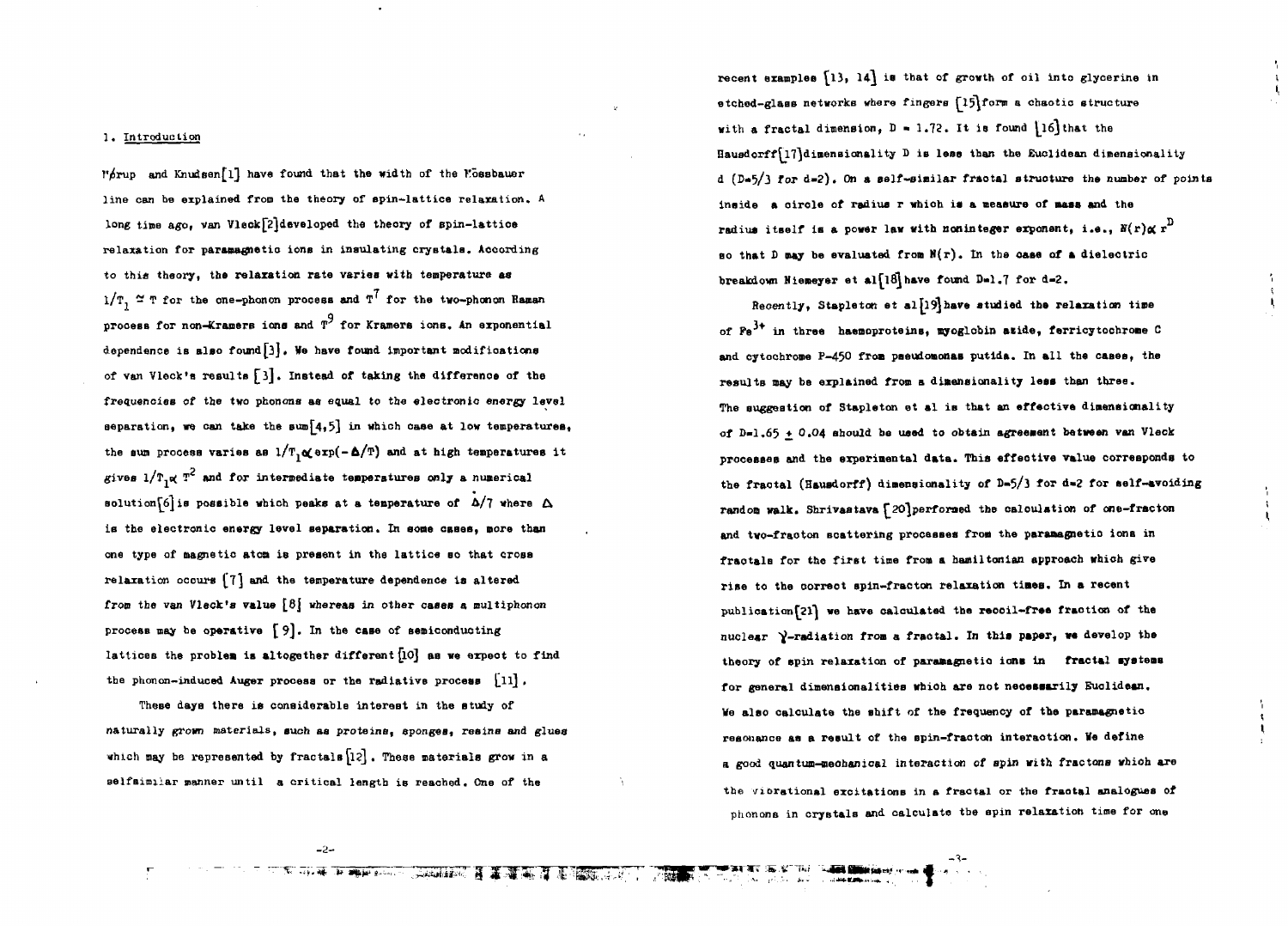and two fracton processes. It is our hope that our theory will be of use to study the paramagnetic resonance and relaxation of paramagnetic ions in proteins and other self-similar materials, with special application to Mossbauer spectra of proteins and complement our previour study [21] of the recoilless fraction.

### 2. The anin-fracton interaction

We write the unperturbed Hamiltonian for spin and fractons as.

$$
\mathcal{H}_0 = \mathfrak{A} \mathfrak{A}_\mathbf{S} + \sum_{\mathbf{k}} \hbar \omega_{\mathbf{k}} \mathfrak{A}_{\mathbf{k}}^{\dagger} \mathfrak{A}_{\mathbf{k}} \tag{2.1}
$$

where  $\Omega$  is the frequency of the spin and  $\Omega$ , is that of fractons. The operators  $a_k^{\dagger}$  and  $a_k$  create and destroy fractons. The interaction is written as,

$$
\mathbf{X}^{\prime} = \sum_{\mathbf{k}, \mathbf{q}} \sum_{n, n} \mathbf{v}_{n}^{n} \left( \frac{\mathbf{q}}{2 \mathbf{K} \omega_{\mathbf{k}}} \right)^{Q/2} |\mathbf{k}|^{Q} (\mathbf{a}_{\mathbf{k}, \mathbf{q}, \mathbf{q}}^{\dagger} + \mathbf{a}_{\mathbf{k}, \mathbf{q}, \mathbf{q}}) \varphi_{\mathbf{k}, \mathbf{q}, \mathbf{q}}(\omega_{\mathbf{k}, \mathbf{q}, \mathbf{q}})
$$
(2.2)

where  $V_n^2$  are the energy operators which change the state of the paramagnetic ion, N is the mass of the fractal.  $\overrightarrow{k}$  the wave vector of fractons with a suitable wave damping factor,  $\phi_{k,m}(\omega_{k,m'})$  in dimensionality.

$$
\mathbf{q} = \mathbf{d}_{\mathbf{R}} \mathbf{q} \mathbf{p}^{-1} \tag{2.3}
$$

where  $d_A$  is the value of the dimensionality associated with the range, first discussed by Shrivastava [22] in the case of orystal fields and in this case for fractons, D is the fractal (Hausdorff) disensionality determined by counting mass units as a function of radius vector, and  $d_{\rm R}$  is the Raman dimensionality experienced by the fractons which are the vibrational excitations of the fractal of which Cayley tree is an example [23]. The eigen values of the fracton creation and annihilation operators are damped by

$$
\phi_{k,d}(\omega_{k,d}) = \left(\frac{f_{\omega}}{L}\right)^{D/2} \exp\left[-\frac{1}{2}\left(\frac{L}{f_{\omega}}\right)^{d\phi}\right]
$$
 (2.4)

where  $\ell_{ij}$  is the localisation length as a function of frequency in the gith mode of vibration given by

$$
\ell_{\omega_{\lambda}} \sim \alpha (\omega_{\lambda}/\omega_{\text{CD}})^{-d_{\text{R}}/D} \tag{2.5}
$$

where  $\underline{a}$  is an atomic length and  $\omega_{\text{eff}}$  is the cutoff frequency for the fractons, related to the Debye frequency  $\omega_{\rm h}$  by  $\omega_{\rm CD} = \omega_{\rm D} (1/a)^{6/2}$  $(2.6)$ 

where  $\theta$  is the diffusion exponent in the diffusion of mass as a function of distance,  $D(x) \propto x^{-\theta}$ ,

## 3. The direct process

We imagine a two level spin system in a fractal. The lower level is designated  $|a\rangle$  and the upper  $|b\rangle$  with the energy separation  $B_p - B_a - \Delta$ . The probability of absorption of a fracton along with the electronic transition from  $|a\rangle$  to  $|b\rangle$  is given by,

$$
P_{b \leftarrow a} = \frac{2\pi}{a} \left| \Phi, n_{k} - 1 \middle| \mathcal{K}' \right| \quad a, n_{k} \left| \right|^{2} \delta(s_{f} - s_{1}) \tag{3.1}
$$

The energy of the initial state is given by  $B_4 = B_4 + n_b$  help the final state is  $B_p = B_p + (B_p - 1)$  det. The argument and that of the S-function, A- 5a, ensures the conservation of energy. Upon substituting the second term of the interaction from  $(2,2)$  to  $(3.1)$ we find

$$
P_{b+n} = \frac{2\pi}{h} \sum_{k} \left[ \left\langle b \mid \sum_{n,k} v_n^m \right| a \right\rangle \Big|_{\cdot}^{2} \left( \frac{a}{2 \pi \omega_k} \right)^{q} \left| k \right|^{2q} n_k \phi_k^2 \delta(\Delta - \Delta \omega_k)
$$
\n(3.2)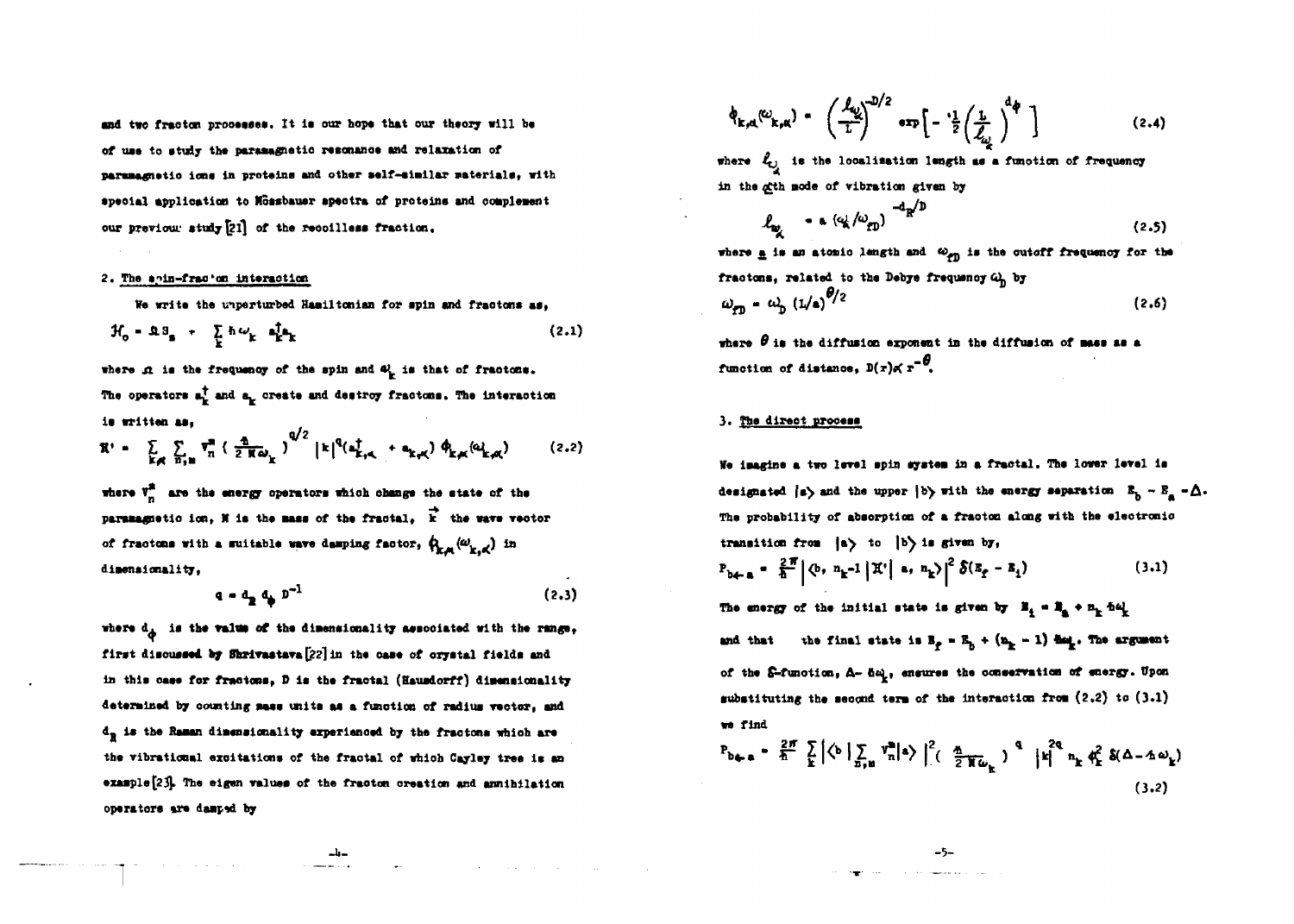The marinum length of the fractal is given by L<sup>1</sup> so that the

summation in (3.2) may be changed to integration by making

**the replacement,**

$$
\sum_{k} = \int 4\pi \left( \frac{L^1}{2\pi} \right)^q 3 \mid k \mid^{q-1} dk
$$
 (3.3)

We define the mass density  $H/L' = \rho$  so that upon substituting **(3.3) Into (3.2) we find,**

$$
P_{b \leftarrow a} = C_1 \int \omega_k^{-2} |k|^{3q-1} n_k \phi_k^2 \delta(\Delta - \hbar \omega) \, \mathrm{d}k \tag{3.4}
$$

**where**

$$
c_1 = \frac{24 \pi^2}{\hbar} |\phi| \sum_{n \neq n} v_n^m | \cdot \rangle|^2 \left( \frac{\hbar}{4 \rho \pi} \right)^n \tag{3.5}
$$

**We ohange the wave vector into frequency to evaluate the ^-function** by use of linear dispersion,  $\omega$  **w**  $\{k\}$  where v is the sound velocity **In the fractal, so that we find the probability of absorption of a fraotoo by the apin as,**

$$
P_{b\leftarrow a} = \frac{c_1}{a\sqrt{3}} \int \omega^{2a-1} n_{\omega} \phi^2 \delta(\frac{a}{b} - \omega) \quad \text{etc.} \tag{3.6}
$$

**Evaluating the** *E***-function and defining the Bose factor at the energy** 

$$
\Delta \text{ and the range factor } \phi \text{ we find,}
$$
\n
$$
P_{b\zeta=a} = \frac{c_1}{4\pi^3 q} \left(\frac{A}{A}\right)^{2q-1} n_A \phi^2
$$
\n(3.7)

Similarly, we calculate the probability of emission of a fracton by the spin in undergoing a transition from  $|b\rangle$  to  $|a\rangle$  to be

$$
P_{a \leftarrow b} = \frac{c_1}{\pi r^{3q}} \left( \frac{\Delta}{n} \right)^{2q-1} (n_A + 1) \phi_a^2
$$
 (3.8)

so that the spin relaxation rate using the relation  $1/T_1 = P_{\text{max}} + P_{\text{max}}$ **ia found to be,**

$$
1/T_1 = \frac{c_1}{\Delta v^{3q}} \left(\frac{A}{\hbar}\right)^{2q-1} \phi_{A}^2 \coth \frac{A}{\lambda} \mathbf{r}
$$
 (3.9)

**Using (2.4) and (2.5) we find the range faotor at resonance to be**

$$
\phi_{\Delta}^{2} = \left(\frac{L}{a}\right)^{D} \left(\frac{\Delta}{h \omega_{rD}}\right)^{d_{R}} \exp\left[-\left(\frac{L}{\tilde{\ell}_{\Delta}}\right)^{d_{\phi}}\right]
$$
(3.10)

 $d_{xx}$ 

**whiah when aubstituted in (3.9) gives,**

$$
1/T_1 = \frac{c_1}{4\pi r^{3q}} \left(\frac{\Delta}{\hbar}\right)^{2q-1+d} R \left(\frac{L}{\hbar}\right)^{p} \left(\frac{d\omega_{rD}}{\hbar}\right)^{-d} R \exp\left(-\left(\frac{L}{\ell_0}\right)^{q} \right) \coth \frac{\Delta}{2k_B T}
$$
\n(3.11)

At low temperatures  $\coth(A/2k_BT) \nightharpoonup 2k_BT/A$  so that the temperature **and energy dependenoe ooaura In the fora**  $1/T_1 \alpha$  T  $\Delta^{2q-2+d}R$  (3.12)

Since for two levels in a magnetic field the energy level separation **is g/tgBi the dependenoe on field in (3.12) is of the fora,**  $1/T$ ,  $\propto T H^{2q-2+d}R$  $\mathbf{R}^{m \times m}$  **h** (3.13) For  $q = d_B d_{\underline{a}}/D$ , d-3,  $d_B = 4/3$ ,  $D = 5/2$ ,  $d_{\underline{a}} = D/1.8$  as given by Eapitulnik and Deutscher [24] we find that 2q-2+d<sub>R</sub>=0.81 so that a magnetic field dependence **of H<sup>0</sup> \* 81 la predicted. Alexander at al|25]wrote down aoae results**

**aeBiqualltatlvely with oonatanta of proportionalities left out. Me are** the first  ${20,26}$  to find a proper quantum mechanical definition of **the apin-lattioe relaxation rate of paraaagnstio ions In fraotals.**

#### 4. The Raman process in Euclidean dimensionality, d.

We consider the Raman process in a three level ayatem,  $(a\,$ ,  $|b\rangle$ **and \o"^ lit the ascending order of energy. The absorption of a phoncn** accompanied by tba spin transition from  $|x\rangle$  to  $|o\rangle$  and then emission of another phonon accompanied by the spin transition from  $\{c\}$  to  $\{\mathfrak{h}\}$  such that **the difference in the frequenoiea of the two phonons is equal to the** electronic energy level separation,  $E_b - E_a$ , gives rise to a finite **raiaxation tiae. To oaloulate this prooess in the general dimensionality in**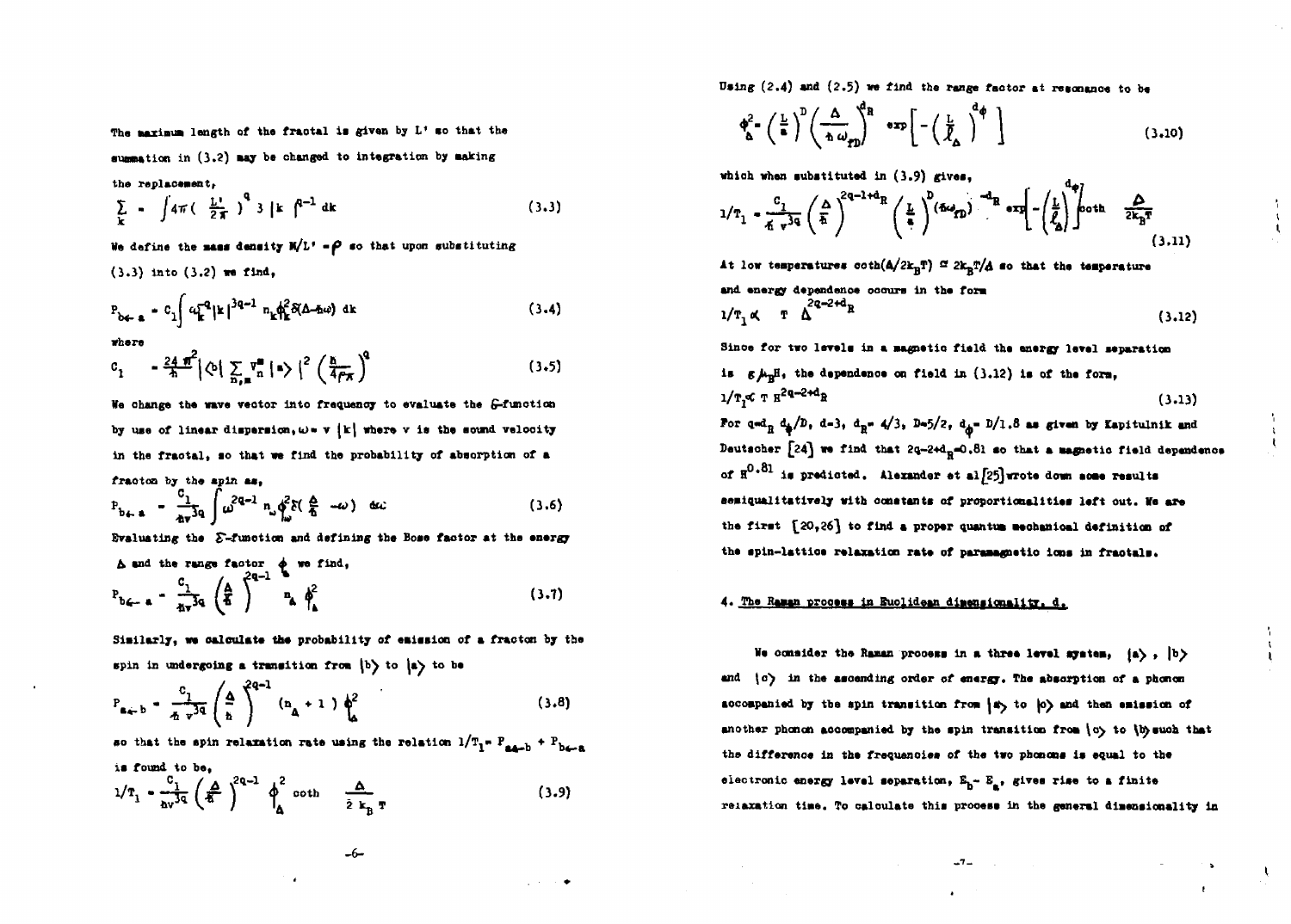**Euclidean space, we write the interaction as** 

$$
\mathfrak{X}^{i} = \sum_{\mathbf{k}, \mathbf{q}_{i}} \sum_{\mathbf{n}_{j} \in \mathbb{R}} \mathbf{v}_{\mathbf{n}}^{\mathbf{m}} \left( \frac{\mathbf{a}_{i}}{2} \mathbf{g}_{\mathbf{q}_{i}} \right)^{1/2} \left| \mathbf{k} \left( \mathbf{a}_{\mathbf{k}, \mathbf{q}_{i}}^{\dagger} + \mathbf{a}_{\mathbf{k}, \mathbf{q}_{i}} \right) \right. \tag{4.1}
$$

**The probability of absorption of a phonon and the spin transition from |a^ to |o^ and In a second step emission of a phonon and the spin**

transition from (c) to (b) is given by  
\n
$$
P_{\text{bos}} = \frac{2F}{\hbar} \left| \frac{\left\langle b, n_{k+}+1, n_{k-1} \mid B^* \right| n_{k+1} n_{k-1} + \phi \right\rangle \left\langle o, n_{k+1} n_{k-1} \mid B^* \right| n_{k+1} n_{k+1} \phi \right\rangle^2}{E_c + E_a - k \omega_{k} \sqrt{\sqrt{(\mathbb{E}_{b} - \mathbb{E}_{a} + \mathbb{E} \omega_{k+1} - \mathbb{E} \omega_{k+1}^2) - (\mathbb{E}_{a} - \mathbb{E}_{a} - \mathbb{E}_{a} - \mathbb{E}_{a} - \mathbb{E}_{a} - \mathbb{E}_{a} - \mathbb{E}_{a} - \mathbb{E}_{a} - \mathbb{E}_{a} - \mathbb{E}_{a} - \mathbb{E}_{a} - \mathbb{E}_{a} - \mathbb{E}_{a} - \mathbb{E}_{a} - \mathbb{E}_{a} - \mathbb{E}_{a} - \mathbb{E}_{a} - \mathbb{E}_{a} - \mathbb{E}_{a} - \mathbb{E}_{a} - \mathbb{E}_{a} - \mathbb{E}_{a} - \mathbb{E}_{a} - \mathbb{E}_{a} - \mathbb{E}_{a} - \mathbb{E}_{a} - \mathbb{E}_{a} - \mathbb{E}_{a} - \mathbb{E}_{a} - \mathbb{E}_{a} - \mathbb{E}_{a} - \mathbb{E}_{a} - \mathbb{E}_{a} - \mathbb{E}_{a} - \mathbb{E}_{a} - \mathbb{E}_{a} - \mathbb{E}_{a} - \mathbb{E}_{a} - \mathbb{E}_{a} - \mathbb{E}_{a} - \mathbb{E}_{a} - \mathbb{E}_{a} - \mathbb{E}_{a} - \mathbb{E}_{a} - \mathbb{E}_{a} - \mathbb{E}_{a} - \mathbb{E}_{a} - \mathbb{E}_{a} - \mathbb{E}_{a} - \mathbb{E}_{a} - \mathbb{E}_{a} - \mathbb{E}_{a} - \mathbb{E}_{a} - \mathbb{E}_{a} - \mathbb{E}_{a} - \mathbb{E}_{a} - \mathbb{E}_{a} - \mathbb{E}_{a} - \mathbb{E}_{a} - \mathbb{E}_{a} - \mathbb{E}_{a} - \mathbb{E}_{a} - \mathbb
$$

**Evaluating the matrix elements and ohanging the summation into Integration we find that,**

$$
P_{\text{box}} = \frac{2\pi}{h} \iiint_{B_0 - B_{\text{max}}} \sqrt{\frac{m_0 \sum_i v_i^2}{n_0} |\phi\rangle \langle e| \sum_{n_1, n_2} v_n^2 |e\rangle}} \sqrt{\frac{n_k(n_{k_1}+1)}{n_k(n_{k_1}+1)} (\frac{n_1}{2\rho})^2}
$$
  

$$
\frac{k^2 k^2}{n_k \omega_{k_1}} \delta\left(\frac{\Delta}{h} + \omega_{k_1} - \omega_k\right) \left(\frac{12\pi L^d}{(2\pi)^d}\right)^2 \kappa^{d-1} k^2 \omega_{k_1} d e \omega_{k_1}
$$
 (4.3)

**where d la the Euclidean dimensionality and L la the length of the aaajpla. fa aolv\* tha above integral In a few special oaaea.**

Case I. We take the case of two olosely separated levels with one more level far apart from the lower two so that,  $E_b - E_a$  &  $\delta \omega_k$ , and  $E_a - E_a$  and The expression (4.3) upon using the relation  $\omega = 3k$  becomes,

$$
P_{\text{box}} = \frac{c_2}{\hbar} \iint n_{\text{R}} (n_{\text{R}} + 1) \frac{\omega^d}{\sqrt{2d+4}} \frac{\omega^d}{\Delta_0^2} \frac{d\omega}{\Delta_0^2} \frac{d\omega^d}{\hbar} + \omega^r - \omega \tag{4.4}
$$

**where**

$$
C_2 = \frac{2\pi}{h} \left\langle 0 \right| \sum_{n,m} \tau_n^m \left| 0 \right\rangle \left\langle 0 \right| \sum_{n,m} \tau_n^m \left| 0 \right\rangle \Big|^2 \frac{36 \pi^2 h^2}{(2\pi)^{20} \rho^2} \tag{4.5}
$$

for  $\psi^i$ +A<sup>2</sup> is, upon evaluating the 5-function the above probability

$$
P_{\text{boa}} = \frac{c_2}{\Delta_0^2 h v^{2d+4}} \int_0^{\omega_D} n_{\omega} (n_{\omega} + 1) \omega^{2d} d\omega \qquad (4.6)
$$

Upon making the change of variables,  $\Delta \omega / k_{\rm B}$  - x, the above integral

**give\* the relaxation rate of 2** (4.7)

which for a three dimensional solid, d=3, varies as  $T^7$ . **Caae II. In the oaae of closely apaoed lerela, the energy** denominator in  $(4.3)$  may be written as  $(E_{\alpha} - E_{\alpha} - 4n\omega_{\alpha})^2$   $\simeq (4.4)^2$ **so that two powera of frequenoy are reduced. The probability (4.3) than becomes,**

$$
P_{\text{bos}} = \frac{c_2}{\hbar} \iint n(n'+1) \omega^{d-2} \omega^d \ \text{d}\omega \ \text{d}\omega \ \delta(\frac{\Delta}{\hbar} + \omega^* - \omega) \tag{4.8}
$$

**Por**  $\Delta \ll 1$ , the relaxation rate in this case varies as  $T^{2d-1}$ **or r for d»3.**

Case III. In the case of Kramers ions [3] the matrix element in **(4.3) involvea the tiae reversed states eo that the relaxation rate varies as**  $T^{2d+3}$  **or**  $T^9$  **for d=3. There are many other interesting oaaea of the Raman prooeaa whloh were discussed earlier \2T} Caae TV. At high teapermturea, the number density dependent factor** in the integrand of  $(4.6)$  may be written as

$$
\frac{e^{i\omega/k}B^{T}}{(e^{i\omega/k}B^{T}-1)^{2}} \approx \left(\frac{k_{B}T}{\Delta\omega}\right)^{2}
$$
 (4.9)

**so that the probability (4.6) beoomes,**

$$
P_{\text{bos}} = \frac{c_2}{\Delta_0^2 h^3 \tau^{2d+4}} \int_0^{\infty} (k_B T)^2 \omega^{2d-2} d\omega \qquad (4.10)
$$

**vhioh upon complete Integration gives the apin-lattioe relaxation rate for general dimensionality as,**

$$
1/T_1 = \frac{2c_2(\kappa_B T)^2 \omega_D^{2d-1}}{\Delta_0^2 n^3 r^{2d+4} (2d-1)}
$$
 (4.11)

and a strong of the state of the state of the state of the state of the state of the state of the state of the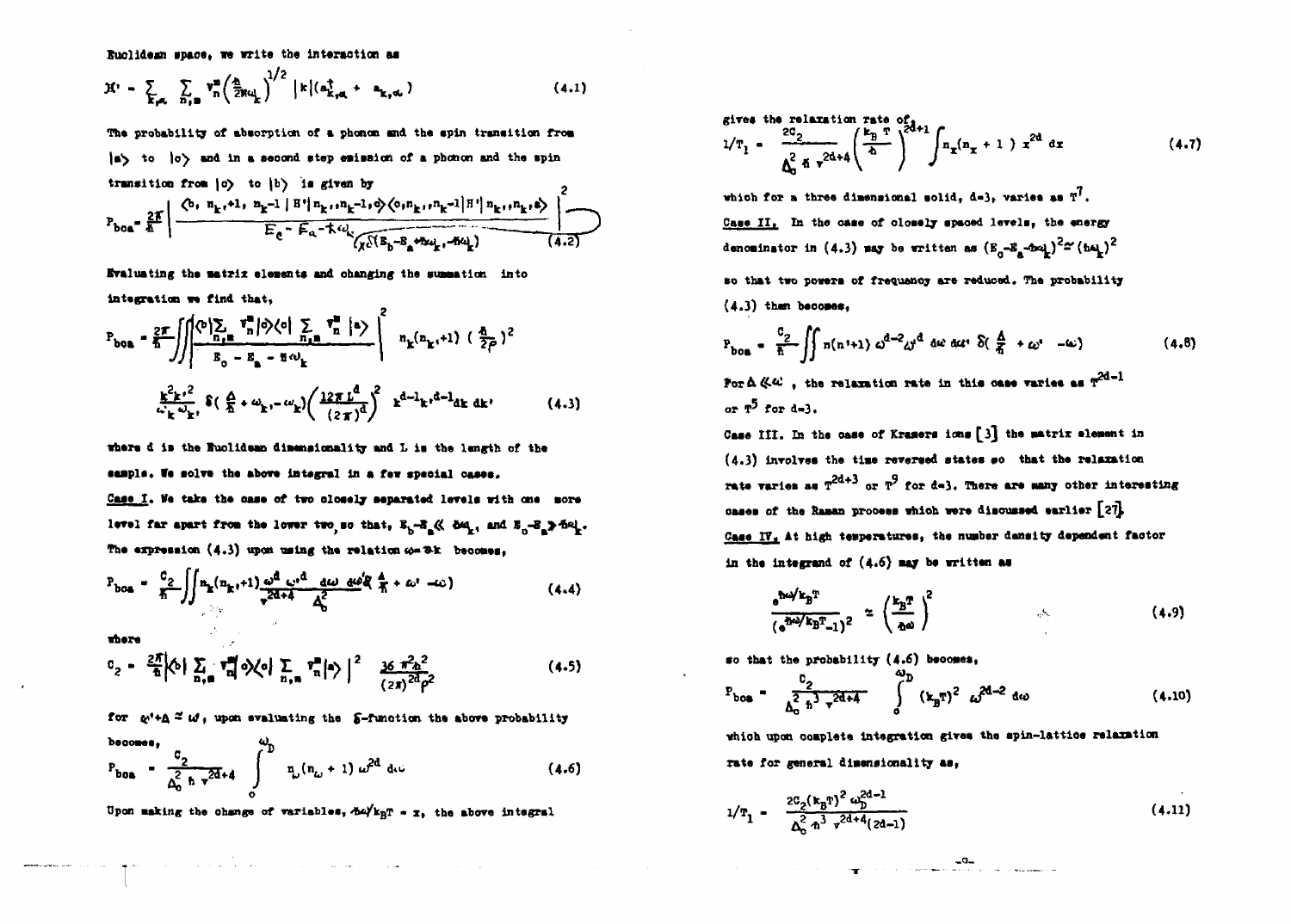in which the temperature dependence of  $T^2$  is independent of the dimensionality, d. However, the coefficient does depend on d.

# 5. The Raman process in fractal dimensionality

In the case of fractional dimensionality, the expression for the Raman probability (4.2) remains unchanged, except that we use the interaction (2.2) along with its prescriptions given by  $(2.4)$  to  $(2.6)$ . The probability  $(4.2)$  is now found to be,

$$
P_{\text{box}} = C_3 \frac{n_{k,\pi}(n_{k^*,\pi} + 1) \phi_{k,\pi}^2 \phi_k^2 \phi_{k^*,\pi^*}^2 |k|^{\frac{3q-1}{2}} |k^*|^{\frac{3q-1}{2}}}{|A_0 - \hbar \omega_k|^2 \omega_k^q \omega_k^q} \frac{\phi_k^q \phi_k^q}{\phi_k^q}
$$
 (5.1)

where

$$
c_3 = \frac{18\pi}{\hbar} \left| \left\langle b \right| \sum_{n,m} \mathbf{v}_n^m \right| \phi \left\langle c \right| \sum_{n,m} \mathbf{v}_n^m \left| a \right\rangle \left| \frac{2}{2\rho} \int_0^{\frac{\pi}{2}} (4\pi)^{2-2q} \right|
$$
 (5.2)

We solve (5.1) in several approximations.

Approximation I: We take the case of  $\Delta_{\alpha}$  >  $\Delta \omega_{k}$  while  $\Delta \not\subset \Delta \omega_{k}$ so that in the denominator of  $(5.1)$ , we ignore the fracton frequency. The probability then becomes.

$$
P_{\text{boa}} = \frac{c_3}{4\Delta_0^2 \sqrt{q}} \int a_{\omega l} (a_{\omega l} + 1) \phi_{\omega}^4 \omega^{4q-2} d\omega
$$
 (5.3)

which upon making the change of variables  $\hbar \omega^2 / k_{\rm B} T = x_t$  becomes

$$
P_{\text{box}} = \frac{c_3}{\Delta \Delta_0^2 - v^6 q} \left( \frac{k_B T}{\Delta} \right)^{4q-1} \int n_x (n_x + 1) \phi_x^4, x^{4q-2} dx \qquad (5.4)
$$

The range factor

$$
\phi_{\omega}^4 - \left(\frac{\ell_{\omega}}{L}\right)^{2D} \exp\left[-2\left(\frac{L}{\ell_{\omega_{\chi}}}\right)^{d_{\phi}}\right]
$$
\n(5.5)

upon using  $(2.5)$  becomes.

$$
\Phi_{\omega}^4 - \left(\frac{a}{L}\right)^{2D} \left(\frac{\omega}{4\pi}\right)^{2d} R \exp\left(-2\left(\frac{L}{\ell_{\omega_{\omega}}}\right)^{2} \right) \tag{5.6}
$$

which upon substituting in (5.4) gives.

$$
P_{\text{ho}} = \frac{c_1}{\hbar \Delta_0^2 v} \epsilon q \left( \frac{k_B T}{\hbar} \right)^{4q-1+2d} R \left( n_x + 1 \right) x^{4q-2+2d} R \left( \frac{a}{L} \right)^{-2D} \omega_{ID}^{-2d} R
$$
  

$$
\omega_{D} = \omega \left( \frac{1}{\hbar} \right)^{4p} dx \qquad (5.7)
$$

The relaxation rate due to the above processes varies with temperature as  $T^{4q-1+2d}R$ . Since  $q = 1$ <sub>R</sub> d<sub>p</sub>/ D, and  $d_R = 4/3$ , D=5/2 and  $d_p \approx D/1.8$  for d=3, the exponent of temperature is found to be  $4q-1+2d$ <sub>p</sub>=  $4.63$  in the case of fractals whereas an exponent of 7 would result in the case of three-dimensional orystals as discussed below (4.7).

Approximation II. In the case of  $\hbar \omega_{\mu} \gg \Delta_{\mu}$  and  $\Delta \ll \hbar \omega_{\mu}$  we ignore the electronic energy in the denominator of  $(5.1)$  so that we obtain,

$$
P_{\text{bos}} = \frac{c_3}{x^3} = \frac{n_{k_1x}(n_{k_1x}+1)\phi_k^2 \phi_k^2 + |k|^{3q-1} |k|^3 - \mathcal{U}(\frac{4}{x}+\omega_{k_1}-\omega_k) \text{and } k}{\omega^{q+2} - \omega^2}
$$
\n(5.8)

which in the approximation  $\Delta$  + if  $\omega_{\mathbf{k}} \cong \Delta \omega_{\mathbf{k}}$ , becomes,

$$
P_{\text{box}} = \frac{c_3}{\pi \sqrt{6q}} \left(\frac{k_B T}{\hbar}\right)^{4q-3} \int n_x(n_x+1) \phi_x^4 \pi^{4q-4} dx \qquad (5.9)
$$

Upon evaluating the range factor in the integral we find that

$$
1/T_1 = \frac{2C_3}{\pi \sqrt{q}} \left(\frac{k_B T}{\hbar}\right)^{4q-3+2d_B} \left(\frac{L}{\hbar}\right)^{2D} \int \Phi^{-2d_R} \exp\left[-2\left(\frac{L}{\ell_x}\right)^{d_{\phi}}\right]
$$
  

$$
\sqrt{n_x(n_x+1) x^{4q-4+2d_B} a_x}
$$
 (5.10)

the temperature dependence in which is of the form  $T^{4q-3+2d}R$ at low temperatures which for d=3 gives  $T^{2,63}$  for the same values of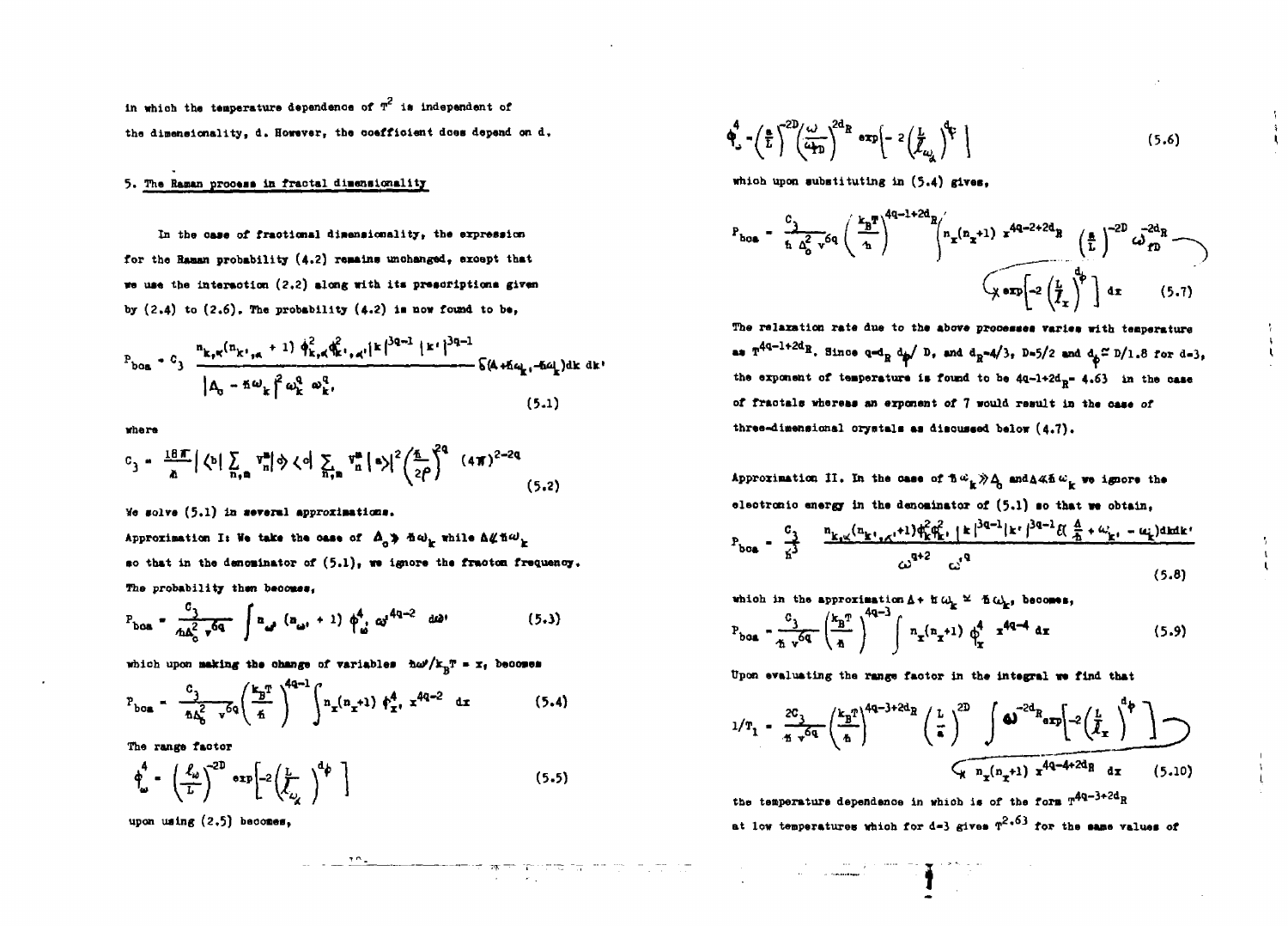fractal dimensionalities as given below eq. (5.7).

Approximation III: In the case of Eramers time reversed states. there are always two intermediate states. Therefore the matrix element which occurs in the Raman process is.

The Raman probability now becomes.

$$
P_{\text{boa}} = \frac{c_4}{\Delta_0^4 \hbar \, v^{6q}} \int n_x (n_x + 1) \, \phi_0^4 \, \omega^{4q} \, \text{d}\omega \tag{5.12}
$$

there

$$
c_4 = 1152 \text{ km}^3 \left( \frac{6}{4 \rho \pi} \right)^{2q} \left| \left\langle \frac{1}{2} \alpha \right| \sum_{n_1 n_2} v_n^m \right| \frac{1}{2} \phi \left\langle \frac{1}{2} \alpha \right| \sum_{n_1 n_2} v_n^m \left| \frac{1}{2} \phi \right| \right|^2 \tag{5.13}
$$

so that the relaxation rate in the case of Kramers ions in fractals is found to be,

$$
1/T_1 = \frac{20}{\hbar} \frac{1}{\Delta_0^4 - \rho} \sigma_q \left(\frac{k_B T}{\hbar}\right)^{4Q+1+2d_R} \int n(n+1) x^{4Q+2d_R} \left(\frac{1}{\hbar}\right)^{2D} G \left(\frac{1}{2}n\right)^{2d_R} \exp\left(-2\left(\frac{1}{\ell_x}\right)^{d} + \frac{1}{2}\right)
$$
(5.14)

which at low temperatures has a temperature dependence of

 $T^{4q+1+2d}$ R. For d=3 and other values as given below (5.7) it is found to be  $T^{6.63}$ , to be compared with the experimental value[19] of  $T^{6+3}$  for  $Pe^{3+}$  in apoglobin aside frozen solutions. In view of the uncertainities in the values of various dimensionalities our calculated value may be thought to be in reasonable agreement with the experimental value.

### 6. The frequency shift of a spin in a fractal

We calculate the dynamical energy shift of a paramagnetic ion in a fractal. This energy decreases exponentially at large distances with an exponent of the range dimensionality and hence on the fractal (Hausdorff) dimensionality. The temperature dependence of this energy involves the fracton Rasan dimensionality,  $d_p$  in addition to the fractal dimensionality, D. We consider the transition of the spin from the state  $|a\rangle$  to the state (b) by absorption of a fracton and in a second step the emission of a fracton along with the spin transition from  $(b)$  to  $(a)$ so that (a) acquires the energy shift which is calculated to be,

$$
\delta E_{\mathbf{a}} = 6(2\pi)^{1-q} \langle \mathbf{a} | \sum_{\alpha,\mathbf{a}} \mathbf{v}_{\mathbf{n}}^{\mathbf{a}} | \mathbf{b} \rangle \langle \mathbf{b} | \sum_{\alpha,\mathbf{a}} \mathbf{v}_{\mathbf{n}}^{\mathbf{a}} | \mathbf{a} \rangle \langle \mathbf{k} |^{3q-1} \phi_{\mathbf{k},\mathbf{a}}^2 \langle \frac{\delta}{2\rho \omega_{\mathbf{k},\mathbf{a}}}\rangle^q
$$

$$
\left( \frac{n_{\mathbf{k},\mathbf{a}}^2 + 1}{\Delta + \delta \omega_{\mathbf{k},\mathbf{a}}^2} + \frac{n_{\mathbf{k},\mathbf{a}}^2}{\Delta - \delta \omega_{\mathbf{k},\mathbf{a}}^2} \right) d\mathbf{k} \tag{6.1}
$$

which we integrate from the smallest fracton frequency  $\omega(R_0)$  for a cluster of radius R<sub>o</sub> to the maximum fracton frequency, app. Usually the electronic energies are larger than the fracton energies,  $\Delta \gg h \omega_{\chi_0, \alpha}$ so that (6.1) becomes.

$$
\delta E_{\rm a} = \frac{c_5}{\Delta} \int \frac{|\kappa|^{3q-1} \phi_{\kappa,c}^2 (2n_{\kappa,c} + 1) \; \; \mathrm{d} \kappa}{\omega_{\kappa,c}^q} \tag{6.2}
$$

where

$$
c_{5} = 3 \left\langle \mathbf{a} \right| \sum_{\mathbf{n} \in \mathbf{N}} \mathbf{v}_{n}^{\mathbf{n}} | \mathbf{b} \left\langle \mathbf{b} \right| \sum_{\mathbf{n} \in \mathbf{N}} \mathbf{v}_{n}^{\mathbf{n}} | \mathbf{s} \right\rangle (4\pi)^{1-q} (\mathbf{a}/\rho)^{q}
$$
(6.3)

Using linear dispersion  $\omega = \mathbf{v}[\mathbf{k}]$ , and making the change of variables,  $\frac{1}{2}$   $\frac{1}{2}$   $\frac{1}{2}$   $\frac{1}{2}$   $\frac{1}{2}$   $\frac{1}{2}$   $\frac{1}{2}$   $\frac{1}{2}$   $\frac{1}{2}$   $\frac{1}{2}$   $\frac{1}{2}$   $\frac{1}{2}$   $\frac{1}{2}$   $\frac{1}{2}$   $\frac{1}{2}$   $\frac{1}{2}$   $\frac{1}{2}$   $\frac{1}{2}$   $\frac{1}{2}$   $\frac{1}{2}$   $\frac{1}{2}$   $\frac{1}{2}$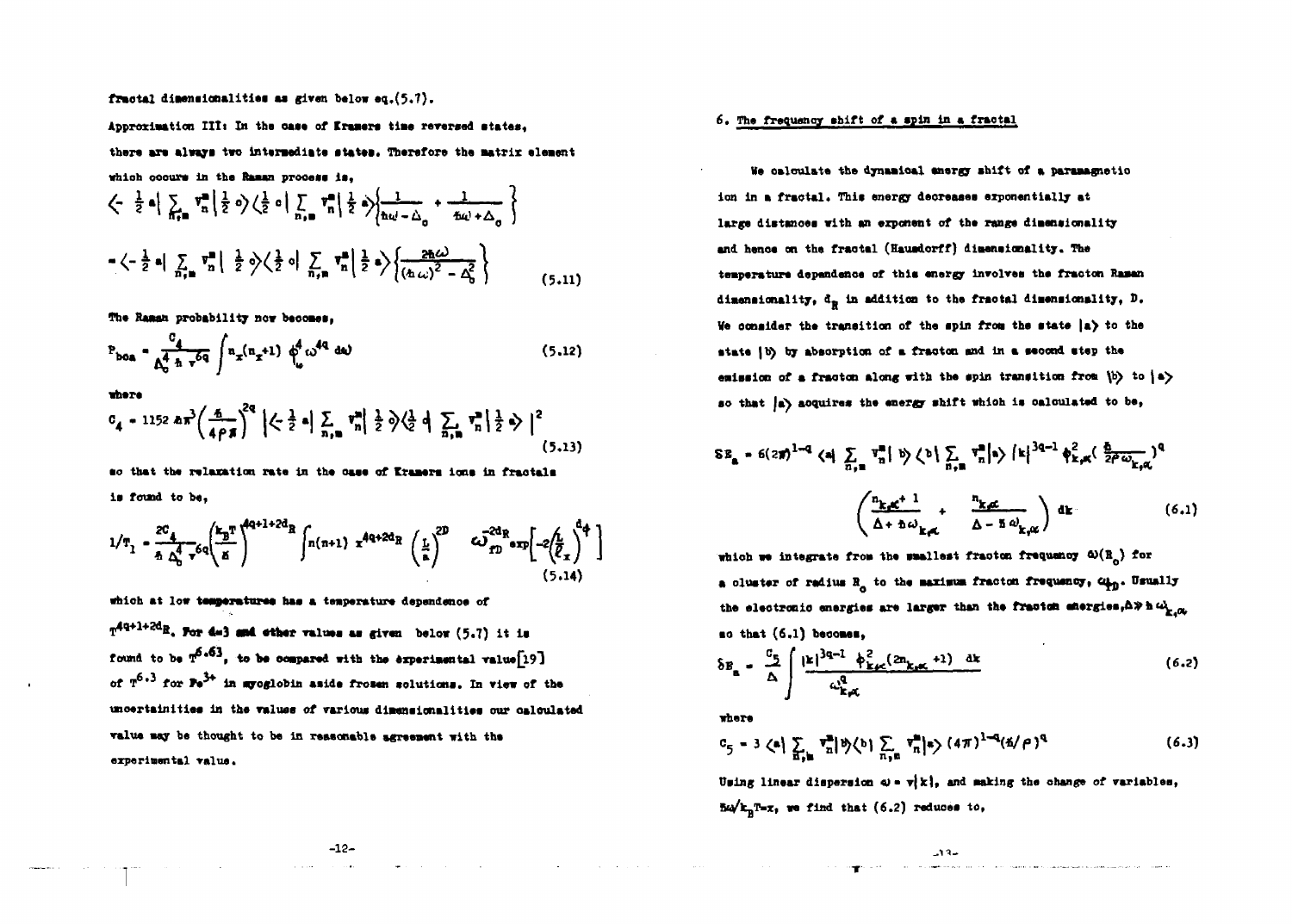$$
\delta E_{a} = \frac{c_{5}}{\Delta v^{3q}} \left(\frac{k_{B}^{T}}{\hbar}\right)^{2q} \int_{x(R_{0})}^{x_{fD}} (2n + 1) x^{2q-1} \phi_{x}^{2} dx
$$
 (6.4)

where the square of the range factor is given by

$$
\phi_x^2 - \left(\frac{a}{L}\right)^{-\omega} \omega_{D}^{-\omega_{N}^{-\omega}} \left(\frac{k_B T}{\overline{a}}\right)^{-\mu} x^{\alpha} \exp\left[-\frac{1}{2}\left(\frac{L}{\overline{L}_x}\right)^{\alpha} \right] \quad (6.5)
$$

with

$$
\hat{\ell}_x - \epsilon \frac{d_p}{dp} \left( \frac{k_p x}{\Delta} \right)^{-d_p/2} \tag{6.6}
$$

Therefore this energy shift varies as  $T^{2q + d}R$  exp(-  $C_T T^q$  ) where,

$$
c_x = \frac{1}{2} \frac{L^4 \omega_{\text{p}}^2}{4} \left(\frac{k_B x}{\hbar}\right)^4 \tag{6.7}
$$

We see from  $(6.5)$  that the energy decreases exponentially as  $L$ which means that the effect is localized near the spin. It is found that D=1.8  $d_{\hat{\theta}}$  so that  $q = d_{\hat{\theta}}/1.8$ . Therefore the preexponential factor in (6.5) is of the form of  $T^{2,1d}R$  at  $T^{2,96}$  for d=3, d<sub>p</sub>=1.42 for a fractal, whereas  $T^4$  was found for the case of a spin interacting with phonons in crystals  $[28,29]$ . The energy  $(6.4)$  is large enough to be measured and is well established in the analogous case of phonons. In the limit of Ruolidean dimensionality d = < , the fracton Raman dimensionality  $d_{\mathbb{R}}$  is  $4/3$  so that the preexponential factor varies as  $r^2 \cdot 8$ . However, the value of q in the argument of the exponential in  $(6.4)$  is 0.78 for d=3, d<sub>n</sub>= 1.42 and 0.74 for d= $\omega$ , d<sub>n</sub>=4/3. In this way we see that there is a Jahn-Teller like effect in fractals containing paramagnetic ions. Stapleton et al[19] measured the temperature dependence of the spin relaxation time of iron in several proteins from which they found that the van Vleck processes were not obeyed unless the vibrational density of states came from the fractal structure of the proteins with dimensionality D which measures the mass distribution. It is now believed that the fracton Raman dimensionality  $d_n$  should be used rather than the fractal dimensionality D. The effect discussed in the present work shows up in terms of the shift of the electron spin resonance line as a function of temperature. The line shift measurements when they become available may make it possible to measure the dimensionality d<sub>e</sub> which is experienced by fractons in fractals.

#### 7. Conclusions

We have reinvestigated the problem of spin-lattice relaxation for general dimensionality in the usual Euclidean sense. The spin-phonon interaction of crystals is reformulated for the spin-fracton interaction in fractals. In these systems, the fractal or Hausdorff dimensionality is less than the Euclidean value, Besides, the fractons do not follow the same dimensionality as fractals do. Therefore, the fractal as well as the fracton Raman dimensionalities associated with vibrations are treated as distinct from each other. The complete theory of spin-lattice relaxation is thus reformulated. We have performed the calculation of the relaxation time for the direct one-fracton process as well as for the two-fracton Raman process. We have also calculated the shift of the spin resonance line due to the spin-fracton interaction. We believe that our results will be useful for the interpretation of widths of the Nössbauer lines in proteins and like materials.

 $-15-$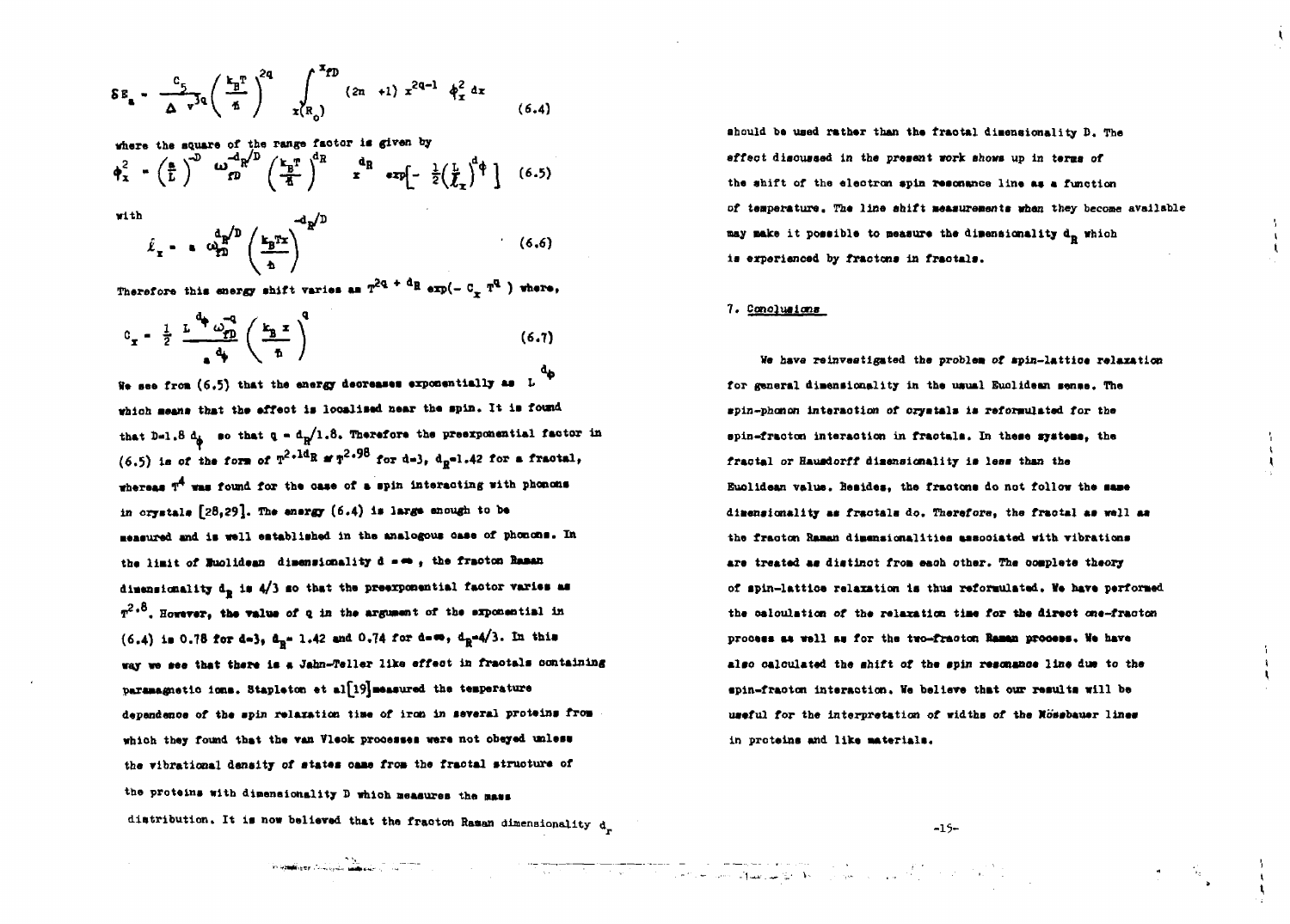**Aeknowledgeaen ta.**

**I vould lika to expreaa ay gratitude to Professor Abdua Sale** and to Professor E. Tosatti for supporting my visit to the **International Canter for Theoretioal Physioa, Trieste, Italy. I vould alao lik« to thank Professor K. 3. Singwi for diaousaiona on fractals and Professor Korean H. Raroh for inviting •• to** give a planary talk in the Research Workshop at the ICTP.

 $\mathbb{R}^{N\times N}$   $\alpha$ 

**I. 3. M/rup and J. E. Knudaen, J. Phys. C 18, 2943 (1985)**

- *Z.* **J. H. ran Vleok, Phya. Rev. ££., 426 (1940)**
- **3. K. K, Shrlrastava, Phya. Stat. Solidi (b)** *U]j* **437 (1983)**
- **4. K. N. Shrivaatavm, Phya. Stat. Solidi (b) ££, K 177 (1970)**
- **5. D. 3 . Taitakiahvili, Sov. Phya. Solid Stata 1^, 2280 (1974),**
- 6. K. N. Shrivastava, Phys. Stat. Solidi (b) 92, K 19 (1979).
- **7. C. A. Batea, A. Taaaon and A-M. Vaaaon, J. Phya. C 14, «8O9(l98l)**
- **8. 3. Tanaka, K. Kieuahina and 3. Iida, J. Phya. 3oc. Japan ^0, 1898(1981)**
- 9. A. Singh and K. N. Shrivastava, Phys. Rev. B 13, 2853 (1976)
- 10. D. Paget, Phys. Rev. B 30, 931 (1984)
- 11. A. Suguna and K. N. Shrivastava, Phys. Rev. B 22, 2343 (1980)
- **12.** *I,* **Piatronero and S. Toaatti, editors, F\*raotala in Phyaioa,** Proceedings of the sixth international symposium on fractals **in phyeice, International Center for rheoretioal Phyaiea, Trieste, Italy, July 9-12, 1985, Forth-Holland Physics Publishing, AMteidan, 1986.**
- **13. B. Ben-Jacob, H, Oodvey, lf.D. ftoldenfelci, J. Koplilc, H. Lerine, T. Mueller and L. H. Sander, Fhys. Sev. Lett.** *^,* **1315 (1985).**
- **14. J. D. Chen and D. Wilkinson, Phys. Rev. Lett. 5£,l892(l9B5).**
- **15. P. 0. Saffman and O.I.Taylor, Proo. R. Soo. A 24^, 312(1958) .**
- **16. P. Koakin, Pbya. Rev. Lett. £1., 1119 (1963).**
- **17. P. KauixJorff, i'ath. Ann.** *]%,* **157 (1919).**
- 18. L. Niemeyer, L. Pietronero and H.J. Wiemmann, Phys. Rev. Lett. **^2, 3033(1984).**
- **19. K. J, Stapleton, J. P. Allen, C. P. Plynn,** *V.* **0. Stinaon and 3 . R. Kurt, Phys. Rev. Lett. 4J>i 1456(1980)**
- **20. K. N, Shrivaatava, XXIII Congress Aipere -n** *VP* **/ietic Resonance,**

**Home, Sept. .5-19, 1986, edited by P. Waraviglia, UnIvornily of Bone.**

**-16-**